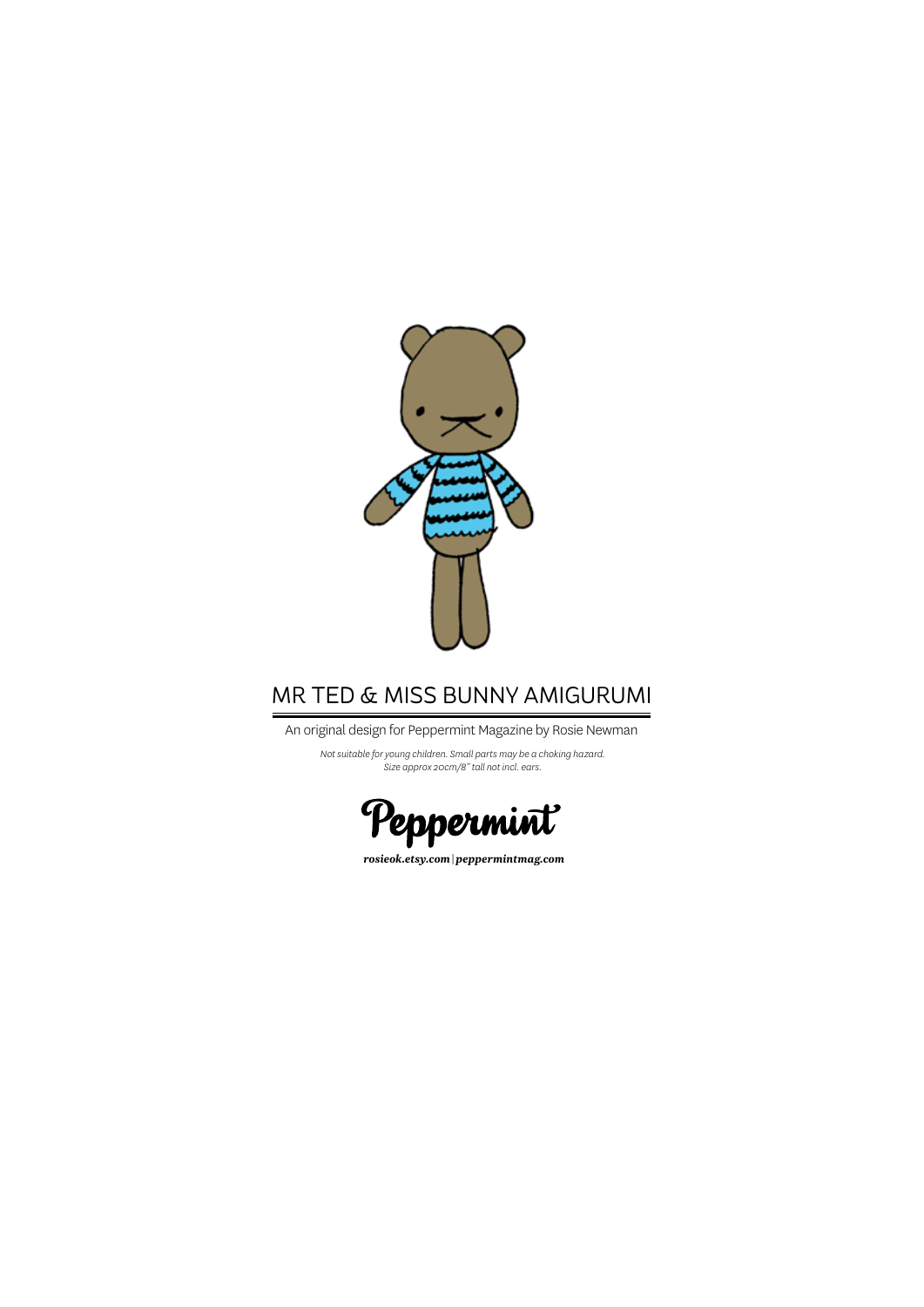### CROCHET instructions

| <b>ABBREVIATIONS</b>                                                                   |
|----------------------------------------------------------------------------------------|
| dc = double crochet. For US makers a double crochet                                    |
| is the same as a single crochet                                                        |
| $dec = decrease$                                                                       |
| $inc = increase$                                                                       |
| $st = stitch$                                                                          |
| $x = times$                                                                            |
| Anything between stars ** is to be repeated given<br>number of times in brackets after |
|                                                                                        |

# NOTES

*There are several methods for starting amigurumi crochet. The method I use is below:* STARTER RING:

3 chain and join back to first chain to make a circle. 2 chain, then dc 5 times into the circle. Join back to the 2nd chain, insert marker after this and start the first round - you should now have 6 stitches. You can substitute another starting method like the magic ring as long as you have 6 dc stitches when you begin the pattern. You can use purchased stitch markers but I just use an offcut of yarn. It goes in between the last stitch of a round and the first stitch of the next round. All pieces are worked in continuous spiral rounds.

# INSTRUCTIONS



Use starter ring giving 6 stitches. Add marker between last stitch and first stitch of next round below.

\*inc all\*  $(x6)(12 st)$ \*inc all\*  $(x12)(24 st)$ dc 1 round \*2 dc, inc\* (x8)( 32st) dc 2 rounds \*7 dc, inc\* (x4)(36 st) dc 4 rounds \*8 dc, inc\* (x4)(40 st) dc 1 round

```
*3 dc, dec* (x8)(32 st)
```
It's time to put on the face so loosen the loop and remove hook to continue later. Place eyes about 3 rounds up from working edge, about 2-3 cm and about 5-6 cm apart. Poke eye stalks through but don't put on backs. If you're unhappy with their placement you can still move them at this stage. When the eye backs go on you can't remove them. You also need to stitch the nose and mouth now. I've used a little cross for Miss Bunny. For Mr. Ted a couple of horizontal stitches between the eyes and then an upside-down V or Y for the mouth. If you're happy with the look of the face, place the safety back on the eyes. Start stuffing the top of the head but make sure you don't stuff too close to the working edge. Restart crocheting by placing hook back through yarn loop and tightening.

dc 1 round \*2 dc, dec\* (x8)(24 st)

\*1 dc, dec\* (x8)(16 st)

Cut yarn leaving a tail 3-5 cm which will be tucked back into the head after stuffing. Finish stuffing the head making sure to go around the eyes. Check the head from a few different angles to make sure stuffing is even so your teddy or bunny won't end up with a wonky head.



### EARS *make 2*

Use starter ring giving 6 stitches. Add marker between last stitch and first stitch of next round below. \*1 dc, inc\*  $(x3)(9 \text{ st})$ 

For Mr. Ted dc 2 rounds. Cut yarn leaving a long tail about 15-20 cm so you can sew on ears later. For Miss Bunny dc 7 rounds. Cut yarn leaving a long tail about 15-20 cm so you can sew on ears later.

#### 3 ARMS *make 2*

Use starter ring giving 6 stitches. add marker between last stitch and first stitch of next round below. \*1 dc, inc\*  $(x_3)(9 \text{ st})$ 

dc 8 rounds in total for arm

\*\*If you want your teddy or bunny to have a sweater, change colour for the 4th round and continue in sweater colour. Add a couple of extra stitches on the last round and the colour seam will be on the underside of the arm.

\*\*Arms are crocheted into the body later so cut yarn leaving a tail 3-5 cm. If you don't feel comfortable with this technique, just leave a long tail 15-20 cm and you can sew the arms to the body. Place a little stuffing in the paw area, but not the whole arm.